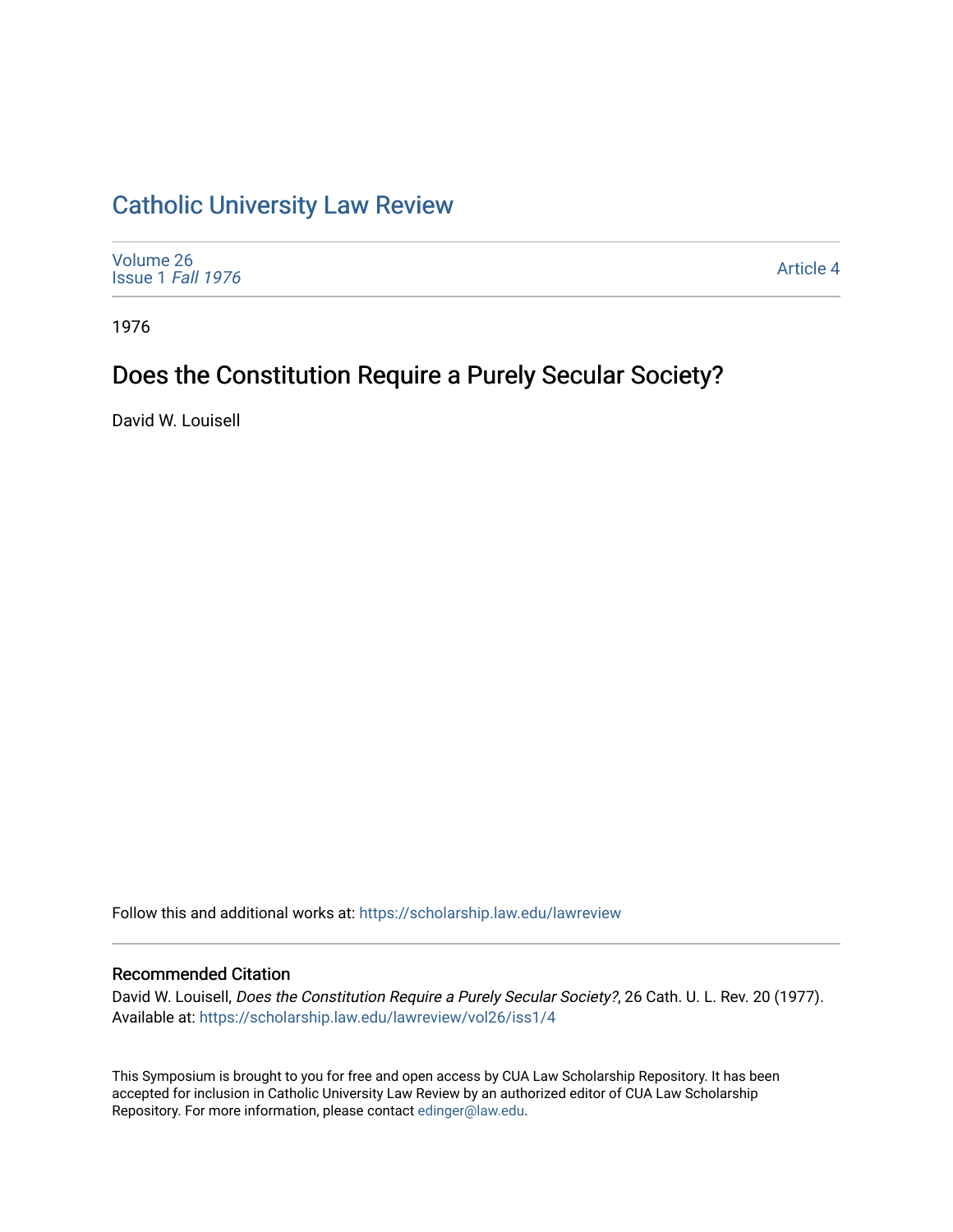### **DOES** THE **CONSTITUTION** REQUIRE **A** PURELY **SECULAR SOCIETY?**

#### *David W. Louisell\**

*"Truth is violated by falsehood, but it is outraged by silence."-Henri* Frederic Amiel

The Supreme Court last confronted the establishment clause of the first amendment' in 1975, in *Meek v. Pittenger.2* There, in a 6-3 decision, the Court held unconstitutional state-rendered auxiliary services such as speech and hearing therapy to handicapped Pennsylvania nonpublic school children. Even though the therapeutic services were given by public school specialists, they were held to violate the establishment clause because they were rendered on parochial school premises. Dissenting from this drastic decision, Justice Rehnquist, joined by Justice White, said:

The Court apparently believes that the Establishment Clause of the First Amendment not only mandates religious neutrality on the part of government but also requires that this Court go further and throw its weight on the side of those who believe that our society as a whole should be a purely secular one.8

How could handicapped children be denied therapeutic aids just because, in fulfillment of obligations of conscience, they were in attendance at nonpublic schools? Would not the constitutional requirement of equal protection of the law seem to mandate a directly contrary result?

The Constitution itself says little about religion. Religious tests for federal officers are precluded,4 Sundays are exempt as relevant days in limiting the

2. 421 U.S. 349 (1975). After delivery of the address on which this paper is based, the Court upheld, 5-4, noncategorical aid to eligible religious colleges. Roemer v. Board of Pub. Works, 96 **S.** Ct. 2337 (1976).

3. 421 U.S. at 395.

4. The Senators and Representatives **.** . **.** and the Members of the several State Legislatures, and all executive and judicial Officers, both of the United States and of the several States, shall be bound **by** Oath or Affirma-

<sup>\*</sup> Elizabeth Josselyn Boalt Professor of Law, University of California, Berkeley. B.S.L., 1935, J.D., 1938, University of Minnesota. Member, Minnesota, New York, and District of Columbia bars.

In addition to the paper delivered to the AALS Section on Law and Religion, this article is also based on Professor Louisell's Bicentennial Address at the Law School of Loyola University, New Orleans, delivered April 2, 1976.

**<sup>1.</sup>** "Congress shall make no law respecting an establishment of religion. U.S. CONST. art. I.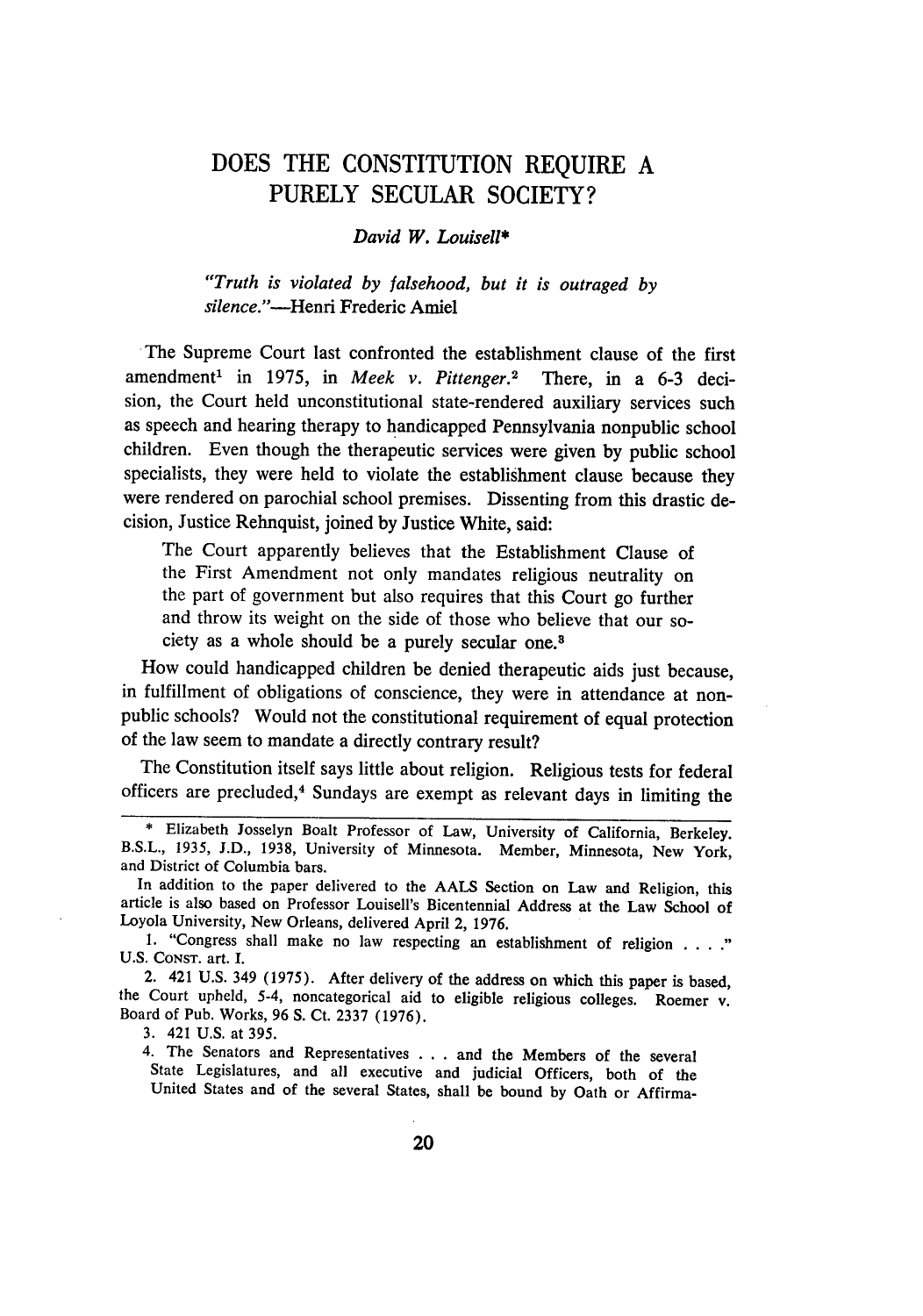presidential veto,<sup>5</sup> and the document is dated "in the Year of our Lord." Otherwise, the only reference to religion appears in the first amendment which provides simply: "Congress shall make no law respecting an establishment of religion, or prohibiting the free exercise thereof . . **."** How could such language preclude the speech and hearing therapy for nonpublic school children which had been provided by Pennsylvania law for all children?

The religion clauses, like all of the first 10 amendments, were originally intended as limitations on the federal government only, hence the language "Congress shall make no law . **. . ."** Their assimilation by the due process clause of the fourteenth amendment so as to be operable against the states and their subdivisions is a development of this century.6 The author cannot here retrace the familiar history save to note that whereas the incorporation of the free exercise clause into due process was a natural evolution in the nationalization of American civil rights after the War Between the States, no one has satisfactorily explained how the due process clause could absorb the establishment of religion clause.<sup>7</sup> After all, the purpose of the establishment clause was to protect then-existing state establishments of religion against federal encroachment. <sup>8</sup>

But taking without question the now accepted doctrine that both religion clauses operate on all units of government in this country, could a prohibition against establishment of religion be construed to deny the same therapy to nonpublic school children that is accorded their peers in the public schools? Note that the question is *not* whether a state is forced by the Constitution to treat all its comparable children alike-which would seem on its face a reasonable proposition in view of the equal protection clause; rather, the question is whether a state is constitutionally prevented from doing so. The Court's answer was "yes," because the therapy was rendered on parochial school premises.

The Chief Justice, also dissenting in *Meek,* observed:

To hold, as the Court now does, that the Constitution permits the States to give special assistance to some of its children whose handicaps prevent their deriving the benefit normally anticipated

tion to support this Constitution; but no religious Test shall ever be required as a Qualification to any Office or public Trust under the United States. **U.S.** CONST. art. VI, cl. **3.**

**<sup>5.</sup> U.S. CONST.** art. I, § **7,** cl. 2.

*<sup>6.</sup> See* Murdock v. Pennsylvania, 319 U.S. 105 (1943); Cantwell v. Connecticut, 310 U.S. 296 (1940).

*<sup>7.</sup> See* Abington School Dist. v. Schempp, 374 U.S. 203, 253-58 (1963) (Brennan, J., concurring).

*<sup>8.</sup> See* Louisell & Jackson, *Religion, Theology and Public Higher Education, 50* **CALIF.** L. REV. 751, 753 n.9 (1962).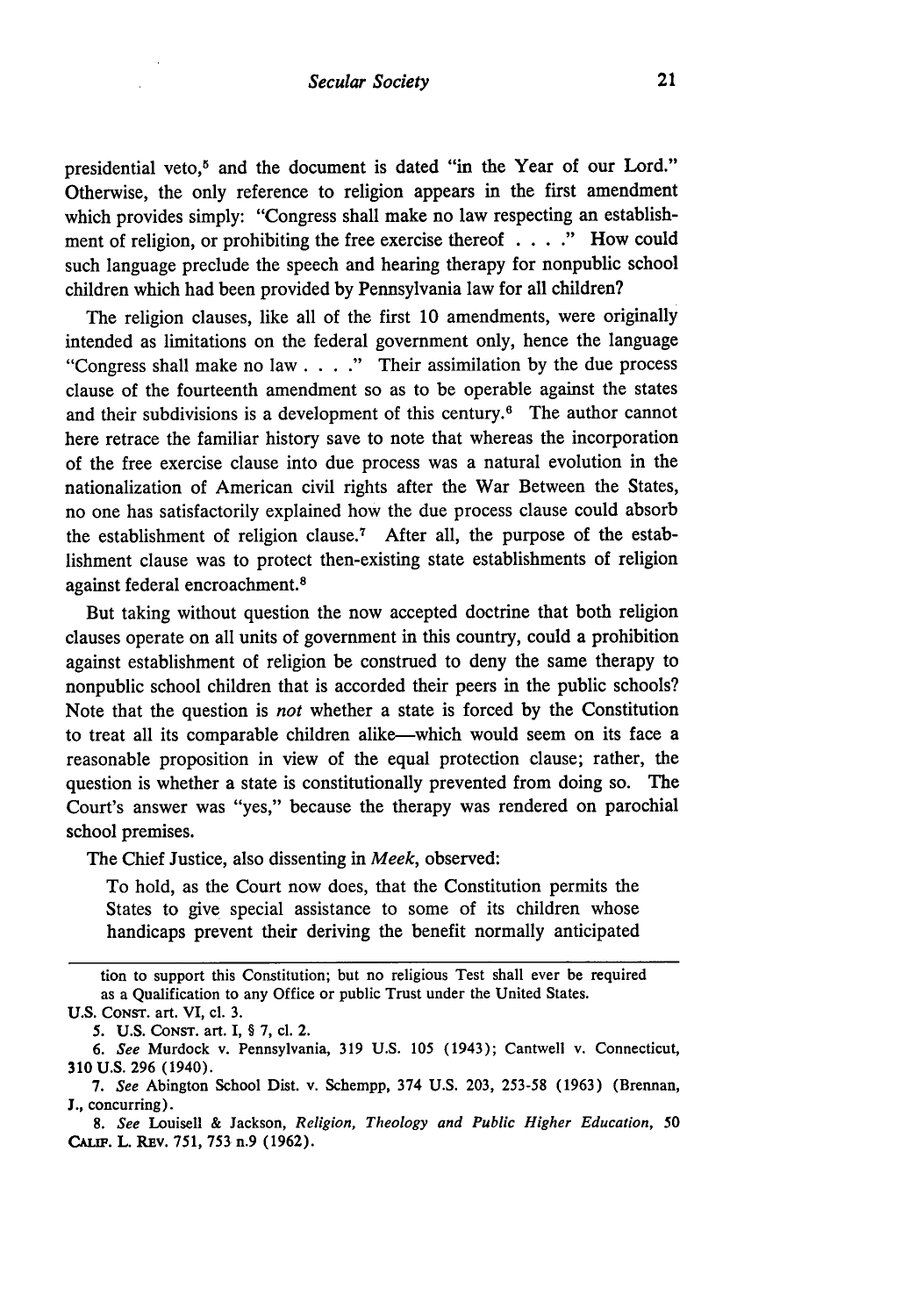from the education required to become a productive member of society and, at the same time, to deny those benefits to other children *only because* they attend a Lutheran, Catholic or other churchsponsored school does not simply tilt the Constitution against religion; it literally turns the Religion Clauses on their heads.<sup>9</sup>

Is the Court throwing its weight toward a purely secular society and tilting the Constitution against religion? If so, it has performed a considerable *volte-face,* at least as measured against its protestations of even relatively recent years. To recall only several modern cases, in *United States v. Ballard,10* decided in 1944, Justice Douglas, writing for the majority, stated that "[t]he First Amendment does not select any one group or any one type of religion for preferred treatment. It puts them all in that position."<sup>11</sup> And a few years later the Court, again speaking through that same staunch protector against fusion of Church and State, said in *Zorach v. Clauson'12:*

We are a religious people whose institutions presuppose a Supreme Being . **.** . When the state encourages religious instruction or cooperates with religious authorities by adjusting the schedule of public events to sectarian needs, it follows the best of our traditions. . **.** . [W]e find no constitutional requirement which makes it necessary for government to be hostile to religion and to throw its weight against efforts to widen the effective scope of religious influence.<sup>18</sup>

What has happened? Do the dissenters in *Meek v. Pittenger* distort the realities? Or is the Court again "following the election returns" of a perceived twilight of revealed religion, a forthcoming all-pervasive, all-inclusive social secularism?

As the Court's decisions demonstrate, there are few areas where the need for objectivity is as great, and its attainment as difficult, as in the religion cases. If the determinants of one's constitutional views are largely apt to be functions of one's ultimate value judgments, this is especially true in the areas of establishment and free exercise. Here, more so than is often candidly acknowledged, a person's views are likely to be as much or more shaped by his attitude toward religion, or particular religions, than by the establishment and free exercise clauses as historical legal instruments. Hence, the context in which the problem arises may not only set the stage for adjudication, it may almost become the adjudicator itself. Be the problem

13. *Id.* at 313-14.

<sup>9. 421</sup> U.S. at 386-87.

<sup>10. 322</sup> U.S. 78 (1944).

<sup>11.</sup> *Id.* at 87.

<sup>12. 343</sup> U.S. 306 (1952).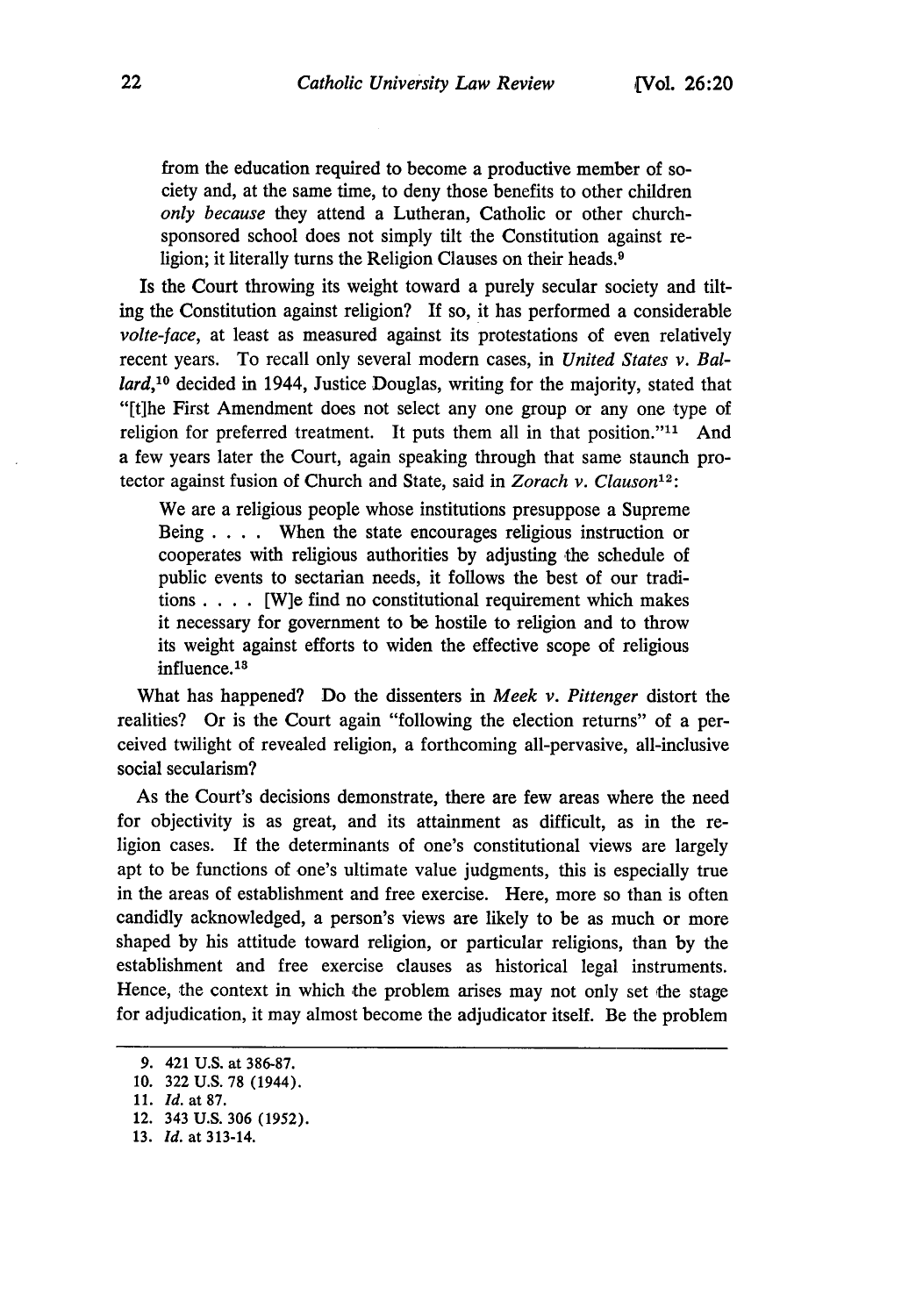$\sim$   $\sim$ 

establishment, free exercise, or both, sympathies and antipathies are largely fixed by its context, whether the specific issue at bar concerns prayer in public schools, aid to children in parochial schools, distribution of church property or prerogatives, draft act exemptions, Sunday-closing laws, or some other phase of the perennial conflict between societal claims to regulation and individual claims to freedom. <sup>14</sup>

Perhaps the above point of the significance of the context in which establishment and free exercise cases arise can most briefly be made by noting the attitudes of several Justices. Justice Stewart, dissenting in the New York Regents' prayer case, *Engel v. Vitale,15* involving prayer in public schools, said: "I cannot see how an 'official religion' is established by letting those who want to say a prayer say it."16 It was this same Justice Stewart who recently wrote for the Court in *Meek*,<sup>17</sup> denying speech and hearing therapy to disabled school children just because they were in attendance at parochial schools.

Justice Douglas, in the New York released-time case, *Zorach v. Clauson,'8* said: "We are a religious people whose institutions presuppose a Supreme Being."<sup>19</sup> It was also Justice Douglas who, concurring in *Lemon v*. *Kurtzman,20* which held unconstitutional state aid for nonpublic school salaries, said: "One can imagine what a religious zealot, as contrasted to a civil libertarian, can do with the Reformation or with the Inquisition."<sup>21</sup> This prompted an historian to comment: "Only civil libertarians, apparently, are fit teachers to be paid from the common treasury."<sup>22</sup>

How has the majority of the Court come to its present stance on the religion clauses? Most of the development is recent, having come during or after World War II. There were a few earlier cases, although some of them, despite their significance, were only peripheral to the religion clauses as such. For example, *Pierce v. Society of Sisters,23* decided in 1925, sustained, on the ground of parental rights, a challenge by private and parochial schools to an Oregon law which, in effect, would have abolished them. In 1930, *Cochran v. Louisiana State Board of Education24* held that Louisiana

- 19. *Id.* at 313.
- 20. 403 U.S. 602 (1971).
- 21. *Id.* at 635-36.
- 22. **MORGAN, THE SUPREME COURT AND RELIGION** 111 (1972).
- **23.** 268 U.S. 510 (1925).
- 24. 281 **U.S.** 370 (1930).

<sup>14.</sup> *See* Wisconsin v. Yoder, 406 U.S. 205 (1972), which upheld Amish claims to exemption from compulsory public high school attendance.

*<sup>15.</sup>* 370 U.S. 421 (1962).

<sup>16.</sup> *Id.* at 445.

<sup>17. 421</sup> U.S. 349 (1975).

<sup>18. 343</sup> U.S. 306 (1962).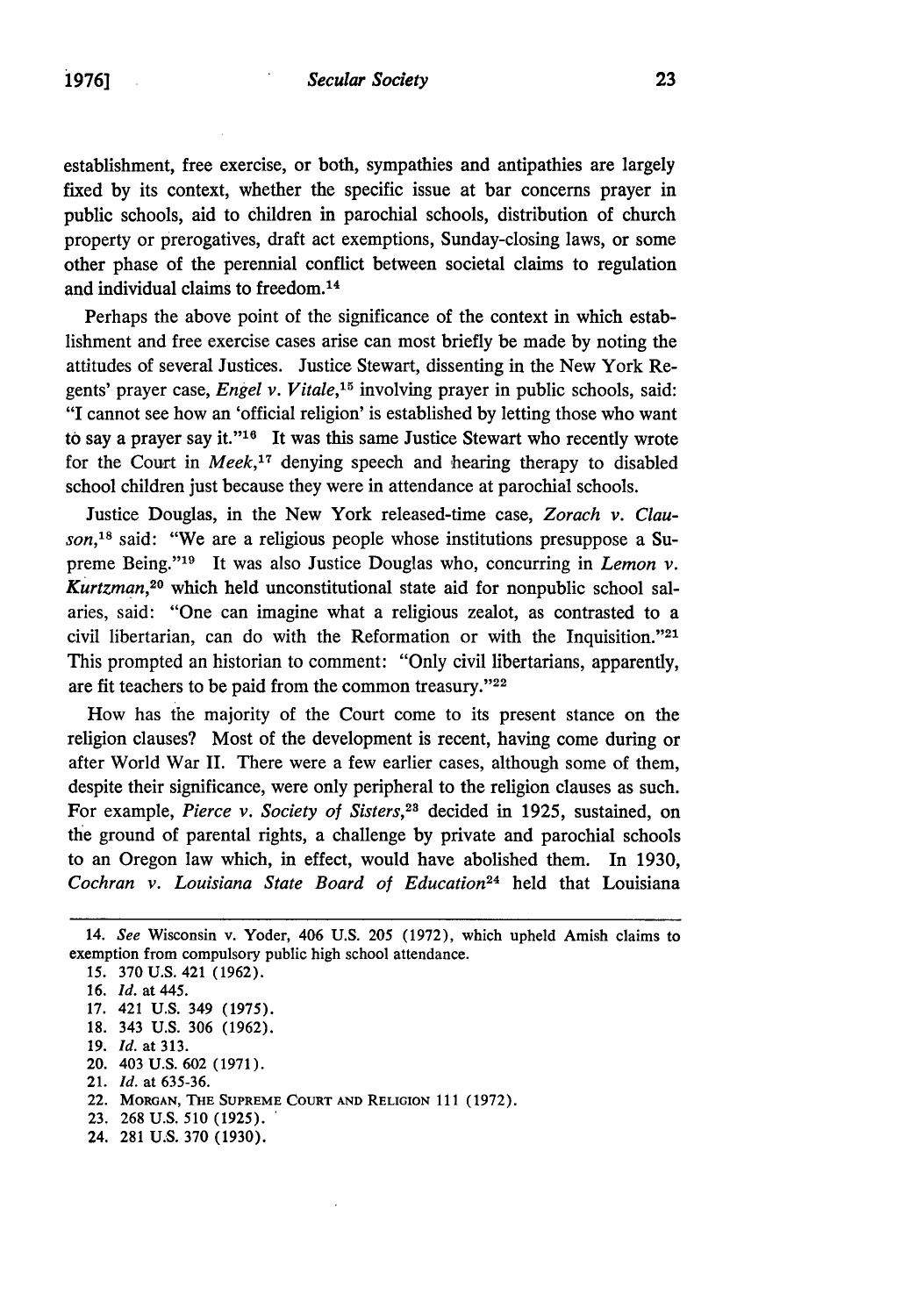had not violated due process by spending state funds for school books in parochial as well as public schools. True, a few earlier cases did go off on first amendment grounds, as, for example, *Reynolds v. United States,25* decided in 1878, which affirmed a conviction for bigamy over the claim of religious freedom. There were also a few early establishment clause cases, such as the Court's 1899 decision in *Bradfield v. Roberts,26* which sustained a federal appropriation for the construction of a public ward to be administered as part of a hospital under the control of an order of religious sisters.

This is not the occasion for a detailed review of the holdings and dicta of the earlier cases, which I have attempted elsewhere.<sup>27</sup> In summary, those cases were consonant with the traditional American viewpoint that religion and its practice, when not opposed to the peace and good order of the state, enjoyed a preferred status in accord with the proclamation of the Northwest Ordinance of 1787 which antedated the Constitution. That Ordinance, which provided for government of the Northwest Territory, stated: "Religion, morality and knowledge being necessary to good government and the happiness of mankind, schools and the means of education shall forever be encouraged."28

The burgeoning of current establishment clause teaching, and, **I** submit, the reversal of the historic American judicial approach to religion, occurred in 1947 in *Everson v. Board of Education.29* That case upheld, although only **by** a 5-4 majority, New Jersey's authorization of reimbursement to parents for money spent for the transportion of their parochial school children on buses operated **by** the public transportation system. Those who took comfort in the actual holding perhaps overlooked the fateful dictum put forth **by** Justice Black, who wrote for the Court in that case, and who remained for the many years of his tenure the dominant figure on establishment teaching. That dictum, reduced to its essence, is: "Neither a state nor the Federal Government. **. .** can pass laws which. **. .** aid all religions." <sup>80</sup>

That dictum has been the Court's lodestar ever since. It controlled the decision a year later in *McCollum v. Board of Education*,<sup>31</sup> where the Court struck down the Illinois plan for released-time voluntary and multi-de-

**31. 333 U.S. 203** (1948).

**<sup>25. 98</sup> U.S.** 145 **(1878).**

**<sup>26. 175</sup> U.S. 291 (1899).**

**<sup>27.</sup>** Louisell **& Jackson,** *Religion, Theology and Public Higher Education, 50* **CALIF.** L REv. **751 (1962).**

**<sup>28.</sup>** Northwest Ordinance of **1787,** art. **III.**

**<sup>29. 330</sup> U.S. 1** (1947).

**<sup>30.</sup>** *Id.* at **15-16.**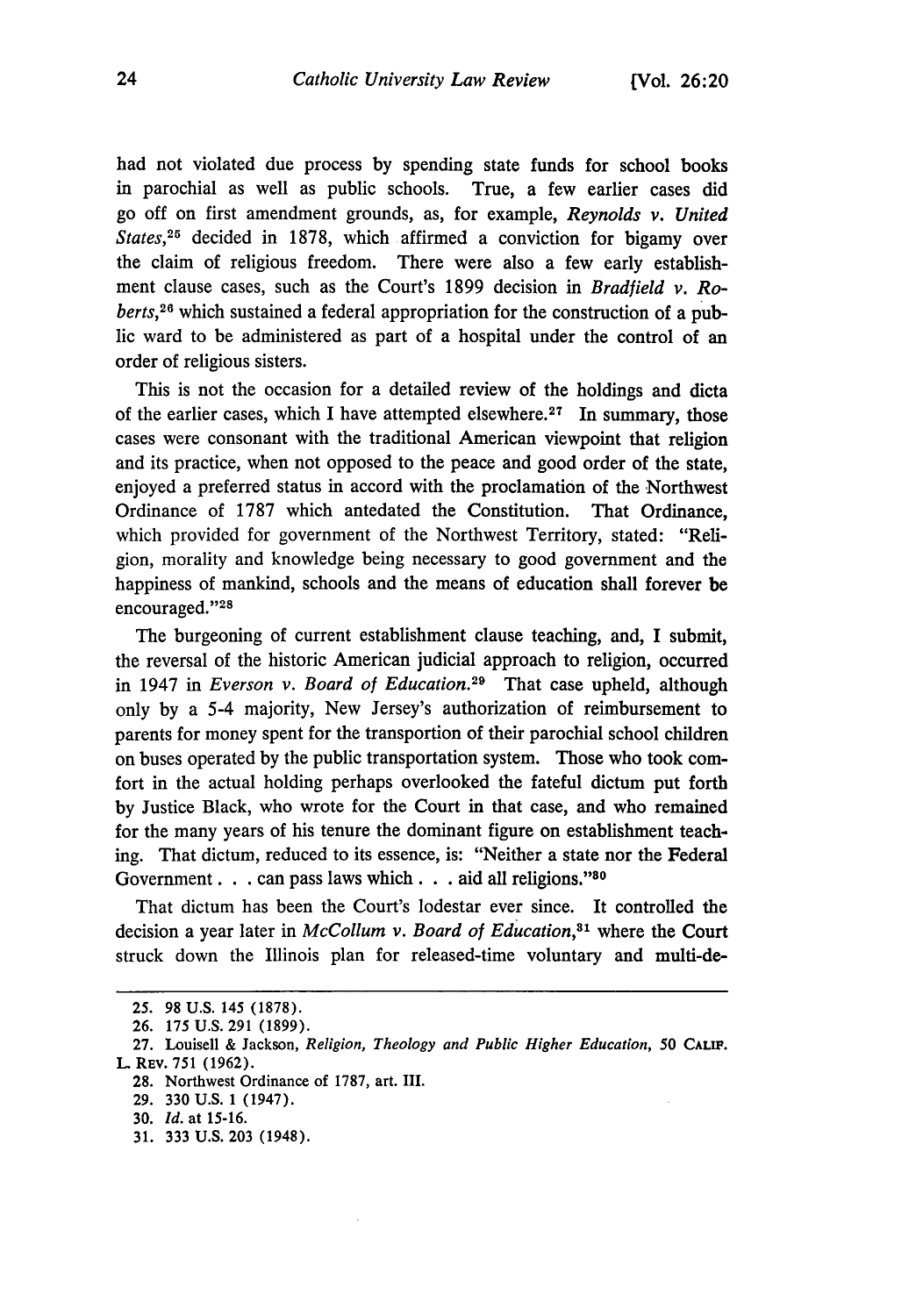nominational religious instruction on public school premises. *Zorach v. Clauson,8 <sup>2</sup>*with its classic language, "We are a religious people whose institutions presuppose a Supreme Being,"<sup>33</sup> may have engendered for the moment a reasonable expectation that the Court was again back on the traditional path of recognition of the historic realities of American life. *Zorach* allowed released-time religious instruction off the public school premises. But the *Zorach* Court lifted the promise only to break it in the subsequent New York Regents' prayer and Bible-reading cases.34 **Of** these cases, Brendan Brown has written:

In the prayer cases, the Court used the doctrine of judicial supremacy to declare unconstitutional an activity which would strengthen the concept of natural law. It was repudiating the philosophy of those who wrote the Constitution, and the rationale behind the great constitutional decisions of Marshall, Story, and many others in the formative period of the United States. The words of a document like the Constitution take on a meaning only insofar as they are interpreted within the framework of a specific philosophy.<sup>35</sup>

The Lutheran, Peter Berger, pointing out how extensively the new secularism has succeeded in influencing both the courts and other agencies of government even though it is only since World War II that an overtly secularist tendency has developed in America, said, "[T]he decision of the Supreme Court declaring prayer in public school to be unconstitutional was a symbolic climax of this development."36

The denouement of the "no aid to religion" dictum, up to this moment at least, is *Meek v. Pittenger,* with which this article began and of which the Chief Justice said: "It literally turns the religion clauses on their heads."<sup>37</sup>

Putting aside, so far as possible, subjective value judgments grounded in attitudes toward religion, perhaps the strongest case for the thesis that the Court is tilting against religion is based upon its use of its new "divisive" teaching. For it now seems to be doctrine that a state violates the establishment clause when it effectuates a policy that results from a political contest

<sup>32. 343</sup> U.S. 306 (1952).

<sup>33.</sup> *Id.* at 313-14.

<sup>34.</sup> Engel v. Vitale, 370 U.S. 421 (1962); Abington School Dist. v. Schempp, 374 U.S. 203 (1963). See Louisell, *The Man and the Mountain:* Douglas *on* Religious *Freedom,* 73 YALE L.J. 975 (1964).

<sup>35.</sup> Brown, *Individual Liberty* and *the* Common Good-the Balance: Prayer, Capital *Punishment, Abortion,* 20 **CAm.** LAw. 213, 220 (1974).

<sup>36.</sup> Berger, *Battered Pillars of the American System: Religion,* **FORTUNE,** Apr. **1975,** at 138.

<sup>37. 421</sup> U.S. at 387.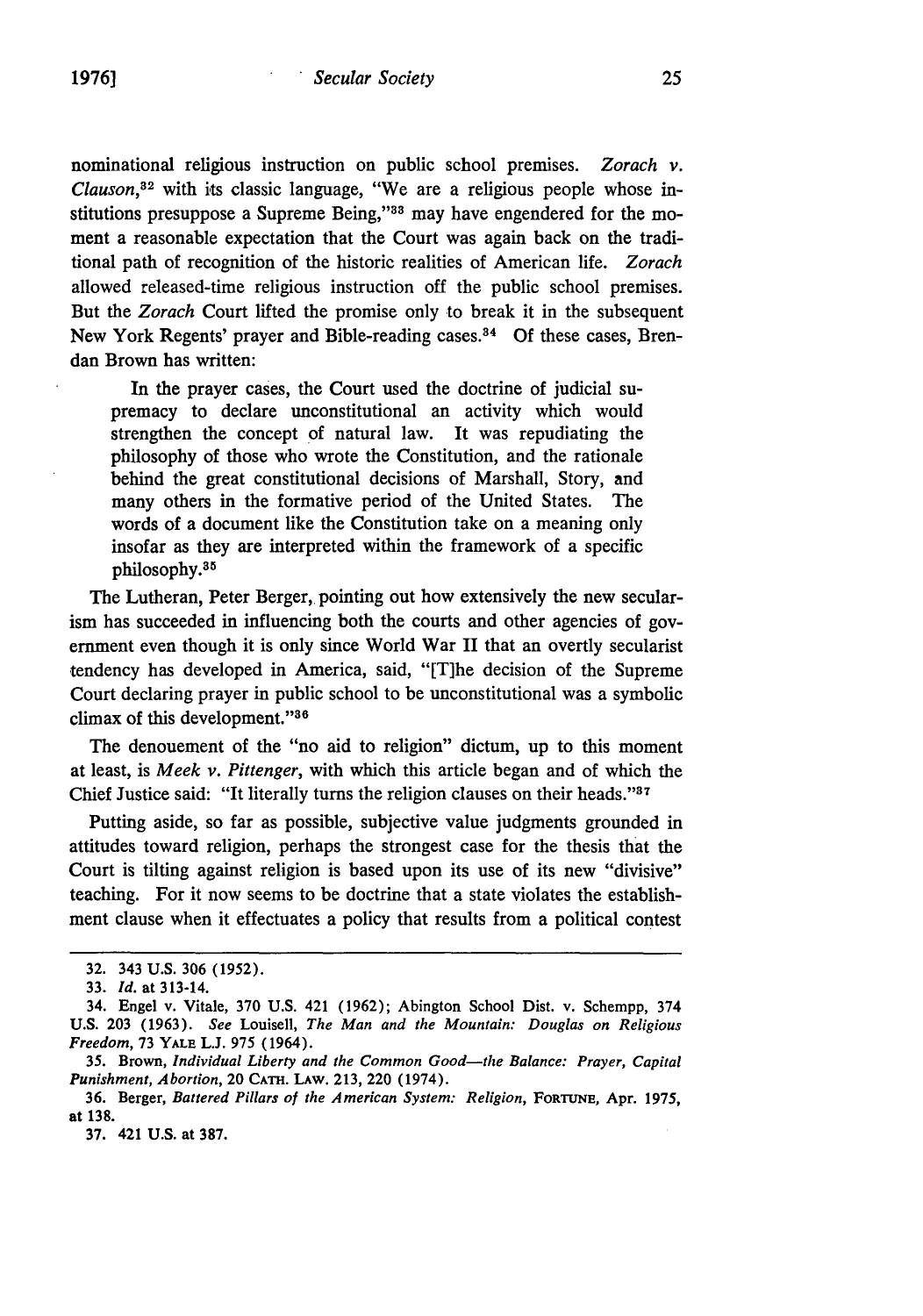Ċ

wherein some of the politically successful partisans were religiously motivated.<sup>38</sup> This, of course, is only another way of saying that a citizen is effectively precluded from the democratic arena if his motive for entering it is based upon religious conviction. The fact that on its face this doctrine would seem repugnant to the nonreligion provisions of the first amendment, renders it no less significant as a controlling principle of decision. Indeed, one can only be amazed at how a Court so staunch in upholding free speech even in the severest context of direct confrontation with a government's military purposes,<sup>39</sup> could simultaneously innovate the divisive doctrine-unless indeed it is "tilting" against religion and throwing its weight to a purely secular society.

The divisive doctrine may be the psychological root of other less direct but hardly less meaningful "tilts" against religion. What the Court has recently done to the significance of marriage as a relevant juridical factor is the subject of an incisive inquiry by Professor John T. Noonan, Jr.40 As he noted, the Court has gone far in prohibiting the states from acknowledging marriage as a permissible legal criterion in the regulation of sexual conduct, going out of its way in *Eisenstadt v. Baird41* "to deny the legal metaphor, founded on the religious metaphor in Genesis, that man and wife are one flesh."<sup>42</sup> Thus discrimination between the married and the unmarried for purposes of regulating sexual conduct is unconstitutional.<sup>43</sup>

In contrasting *Griswold v. Connecticut<sup>44</sup>* with *Eisenstadt v. Baird*, Professor Noonan pointed out that when the constitutional right to privacy was first announced in *Griswold,* it was a right to marital privacy: there could be no state invasion of the "sacred precincts" of the marital bedroom.<sup>45</sup> He then remarked, "[h]ow quickly marital privacy became procreative privacy. How remarkably a right flowing from the institution of marriage became a barrier to the fostering of the institution."<sup>46</sup>

How far away from the Judaeo-Christian tradition must America move to make sure that it is not establishing religion by effectuating as public policy

<sup>38.</sup> *See id.* at 372; Committee for Pub. Educ. v. Nyquist, 413 U.S. 756, 794 (1973);- Lemon v. Kurtzman, 403 U.S. 602, 622 (1971).

<sup>39.</sup> *See* New York Times Co. v. United States, 403 U.S. 713 (1971) (Pentagon Papers case).

<sup>40.</sup> Noonan, *The Family and the Supreme Court,* 23 **CATH.** U.L. REV. 255 (1973).

<sup>41. 405</sup> U.S. 438 (1972).

<sup>42.</sup> Noonan, *supra* note 40, at 260.

<sup>43.</sup> *See* Stanley v. Illinois, 405 U.S. 645 (1972) (right to hearing on custody of children of an unmarried father).

<sup>44. 381</sup> U.S. 479 (1965).

<sup>45.</sup> *Id.* at 483-85.

<sup>46,</sup> Noonan, *supra* note 40, at 266.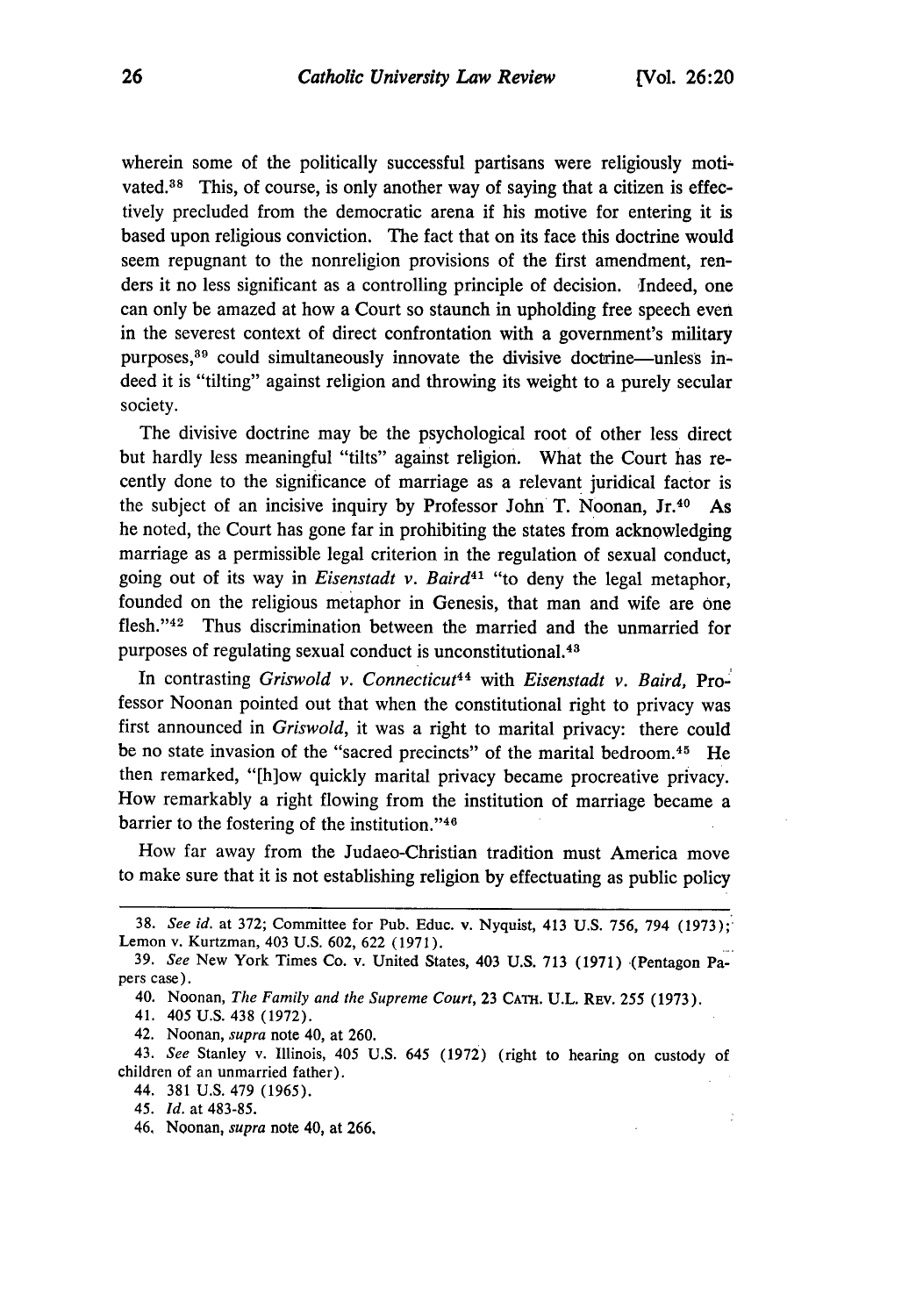But there is perhaps a more subtle way in which the Court is tilting the Constitution against religion: I refer to the abortion decisions of 1973, *Roe v. Wade47* and *Doe v. Bolton.48* It is unnecessary to review those decisions in detail here; I have elsewhere undertaken comprehensive review of the law's tragic surrender to permissive abortion forces in general and those decisions in particular.<sup>49</sup> My purpose here is simply to note that in these antiscientific and anti-biological decisions the Court, under the pretext of disclaiming theological approaches, has fallen into a subjective theologism of its own replacing the historic and venerable theologies of the Western traditions.

Thus Justice Blackmun, writing for the Court in *Roe,* stated:

We need not resolve the difficult question of when life begins. When those trained in the respective disciplines of medicine, philosophy, and theology are unable to arrive at any consensus, the judiciary, at this point in the development of man's knowledge, is not in a position to speculate as to the answer.<sup>50</sup>

One would expect, in accordance with logic, history, and constitutional doctrine, that the next premise would be: therefore, while lack of certainty prevails, the judgment is necessarily in the legislative domain. But instead, the Court indulged not only in the abjured speculation, but in dogmatic value judgments of its own. The unborn represent only potential human life,<sup>51</sup> and have only partial human personhood;<sup>52</sup> human life, to be worthy of protection, must be "meaningful."<sup>53</sup>

What has the Court's own theologism as to the nature and meaning of human life let loose upon American society? We have by judicial fiatby "an exercise of raw judicial power," as said by Justices White and Rehnquist dissenting in *Roe*<sup>54</sup>—a permissiveness for abortion unmatched, I believe,

50. 410 U.S. at **159.**

*51. Id.* at 162.

52. *Id.* at 157-62.

**53.** *Id.* at 163. *Cf.* Commonwealth v. Edelin, 45 **U.S.L.W.** 2312 (Mass. Sup. Jud. **Ct.** Dec. 17, 1976).<br>54. 410 U.S. at 222.

<sup>47. 410</sup> U.S. 113 (1973).

<sup>48. 410</sup> U.S. 179 **(1973).** *See also* Planned Parenthood **v.** Danforth, **96 S. Ct.** 2831 (1976).

<sup>49.</sup> Louisell, *Abortion, the Practice of Medicine and the Due Process of Law,* 16 U.C.L.A.L. Rev. 233 (1969); Louisell, *The Burdick Proposal: A Life-Support Amendment, 1 HUMAN LIFE REV. 9 (1975).*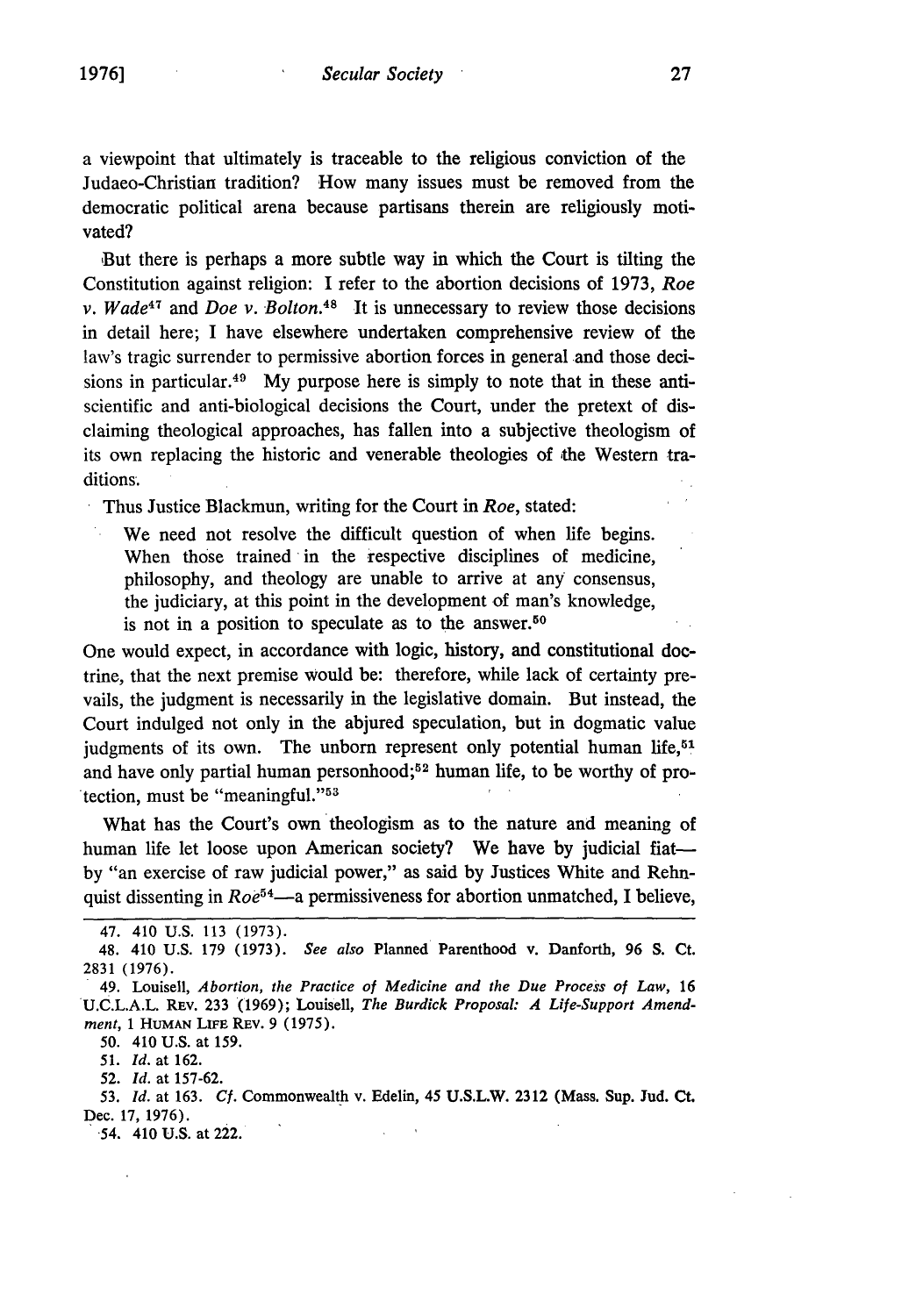anywhere in the world, even **by** legislative action. Currently, the saline solution to induce later abortions is giving way to prostaglandin, as less injurious to the mother. But prostaglandin frequently causes a living infant to emerge. Eminent gynecologists have informed me that in some places an additional substance is used with the prostaglandin to insure that the fetus **will** *not* emerge alive. Thus does the new-found constitutional right of "privacy" mature into the deliberate purpose to kill.

But from the viewpoint of the individual conscience, perhaps even more significant than *Roe* and *Doe* themselves, are those cases under their aegis which hold: **(1)** that the husband has no right to object to an abortion on his wife, nor parents to object to (or even know about) an abortion on a minor daughter;<sup>55</sup> (2) that municipal, tax-supported hospitals must perform elective abortions, however abhorrent they may be to the consciences of cer**tain** of the taxpayers; 56 and, **(3)** that Medicaid under the Social Security Act must pay for elective abortions, or even that, regardless of statutory considerations, equal protection of the law constitutionally requires that elective abortions be paid for **by** the government. 57 Let us examine the *Roe* and *Doe* teachings and their progeny in the light of the newly formulated divisive doctrine already discussed, that government violates the establishment clause when it effectuates a policy that results from the political process wherein some of the successful partisans were religiously motivated. **A** telling indication of the results of this doctrine is afforded by the attitude of a number of senators on the Senate Subcommittee on Constitutional Amendments of the Committee on the Judiciary. The Chairman, Senator Bayh of Indiana, and Senator Mathias of Maryland, took the position that although they personally believed that unborn life is indeed human life, they felt restrained from effectuating that belief in law because it was interpretable as grounded in religious opinion. In commenting on this, the distinguished theologian and historian Harold **O.J.** Brown, in 'his discussion of the *Ethical Questions in Fetal Research,* has said.

**If** the First Amendment is understood (as the Court now seems to understand it) as a prohibition of any governmental recognition of fundamental convictions of a religious origin, then it means

*57. See, e.g.,* Wulff v. Singleton, **508 F.2d** 1211 (8th Cir. **1975),** *remanded to dis-*

*<sup>55</sup> See, e.g.,* Planned Parenthood v. Danforth, 96 S. Ct. 2831 (1976); Baird v. Bellotti, 393 F. Supp. 847 (D. Mass. 1975), *vacated and remanded,* 96 S. Ct. 2857 (1976).

*<sup>56.</sup> See, e.g.,* Doe v. Poelker, 497 F.2d 1063 (8th Cir. 1974), *affirmed on rehearing,* 515 F.2d 541 (8th Cir. 1975), *cert. granted,* 96 S. Ct. 3220 (1976); Nyberg v. City of Virginia, 495 F.2d 1342 (8th Cir. 1974). Even private hospitals have now been held to be under the sway of all but permissive abortion. *See* Doe v. Bridgeton Hospital Ass'n, 71 N.J. 748, 386 A.2d 641 (N.J. Sup. Ct. 1976).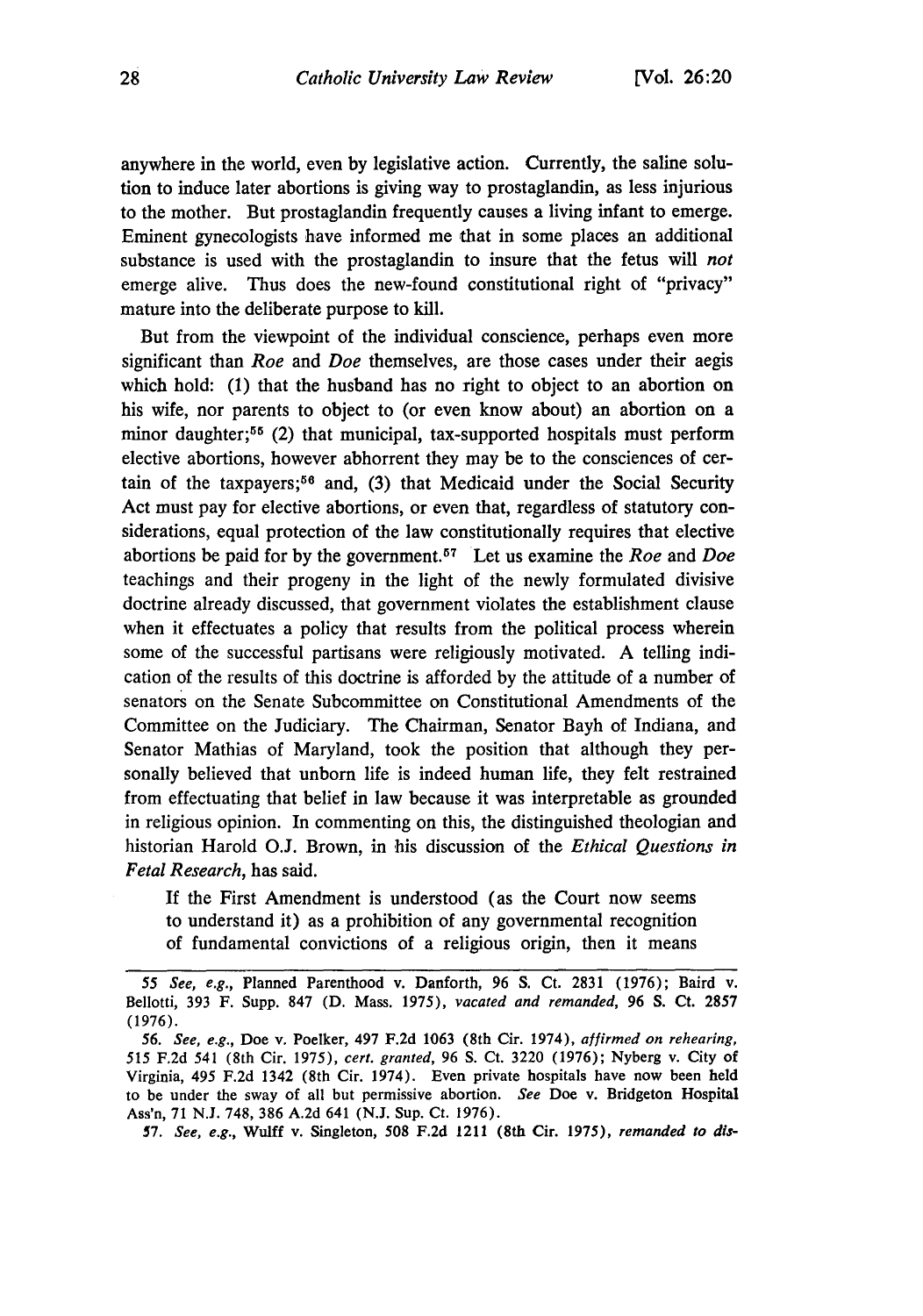something it surely never was intended to mean: the cutting off of American society from its spiritual and cultural roots in the Judaeo-Christian tradition.<sup>58</sup>

One may interject that the Court is not responsible for such senatorial extremism and irresponsibility. But from whence did the position of these senators derive, if not from the Court's new divisive teaching?

But the most startling result of the conjuncture of Roe and Doe with the divisive teaching is the position taken by the United States Commission on Civil Rights. For we are now told by this organization that attempted correction of Roe and Doe by an anti-abortion law or constitutional amendment would not pass the muster of the Court's establishment clause doctrine. Lest you think I am only indulging in a professional brain-teaser, note the Commission's exact words:

In a recent Supreme Court case, Mr. Justice Powell explained the evils protected against by the establishment clause .... According to Powell, in order ". **.** . to pass muster under the Establishment Clause, the law in question, first, must reflect a clearly secular legislative purpose . . . second, must have a primary effect that neither advances nor inhibits religion . . . and, third, must avoid excessive government entanglement with religion.. ." [citing Committee for Public Education v. Nyquist, 413 U.S. 756, 773 (1972)]. An anti-abortion law or constitutional amendment would not pass such muster. There is no clearly secular legislative purpose, there is a primary effect that advances certain religious institutions, and there would be excessive government entanglement with religion in the enactment and ever present in the enforcement of the provisions.<sup>59</sup>

There you have it! *Roe* and *Doe*, which negated the historic and universal American legislative power to restrict abortion, were secular and good; an attempt to correct them **by** constitutional amendment would be religious and bad.

The Commission's report goes on to attack conscience clauses protecting those opposed to abortion.<sup>60</sup> I submit that it is both ironic and tragic that a commission established to protect minority rights, now, in the name of com-

*trict court for defense on merits,* 96 S. Ct. 2868 (1976). The latest incredible doctrine is that Congress is powerless to refuse to appropriate funds for permissive abortions. McRae v. Matthews, 421 F. Supp. 533 (E.D.N.Y. 1976).

**<sup>58.</sup>** Brown, *Ethical Questions In Fetal Research,* **1 HUMAN LIFE REV.** 118, 124 (1975).

**<sup>59.</sup> CONSTITUTIONAL ASPECTS OF THE RIGHT TO LIMIT CHILDBEARING, REPORT TO THE UNITED STATES COMM'N ON CIVIL** RIGHTS **28-29** (April 1975).

<sup>60.</sup> *Id.* at 12.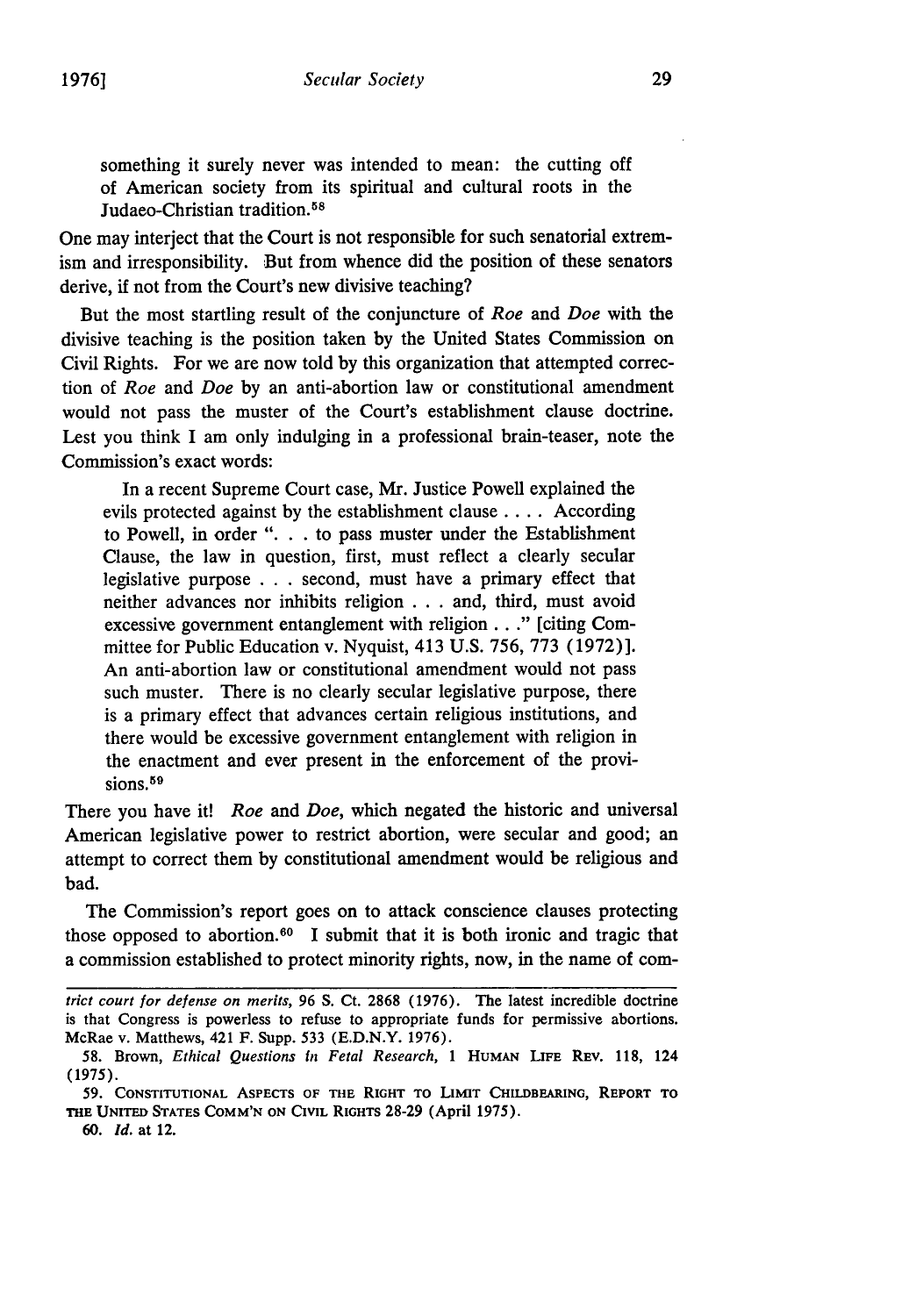pletely unfettered abortion, levies an attack on the most basic of all human rights-that of conscience.

Is the Constitution being tilted against religion? Candor seems to compel an amplification and refinement of the question: Is the motivation for the tilting primarily a particular religion? Professor Victor G. Rosenblum, in his recent testimony on a proposed constitutional amendment on abortion, referred to the Civil Rights Commission report, saying:

I am concerned deeply ..**.**over the innuendo that borders on religious prejudice contained in... the [Civil Rights] Commission's report **. . .** that contends, "[a]dditionally, raising a particularly religious view of personhood to the level of constitutionality would be widely regarded as a constraint on the free exercise of religion and an attack upon the Constitution itself." [p. 96]. . . . That the Civil Rights Commission should accept, let alone inject, the issue of religious partisanship into a basic question of humanity is a denigration in my judgment of the Commission's mission and an egregious misconstruction of the central issue posed by abortion. $61$ 

The frankness of Professor Rosenblum emboldens me to conclude with an unpleasant but important subject, the potential factor of anti-Catholicism, which the historian Arthur Schlesinger, Sr., characterized "as the deepest bias in the history of the American people."<sup>62</sup> The history of intolerance is an unwelcome recollection and observation, especially for Catholics, but neither scholarship nor truth is advanced by blinking at it. Perhaps the spirit of ecumenical cooperation following Vatican II and the election of a Catholic president have lulled Americans into believing that all is for the best in the best of all possible worlds of religious equality and freedom. But we cannot forget, and only euphoria could cause us to overlook, the harsh historical realities of the anti-Catholic tradition in the United States: the burning of the Ursuline Convent in Massachusetts in 1834; the street fighting in Philadelphia 10 years later; the exhortations of Lyman Beecher to resist the Pope's plan to take over the Mississippi Valley; the American Protestant Association of the 1840's; the Order of United Americans of the 1850's; the Order of United American Mechanics (which survived from the middle of the 19th to the middle of this century); the Know-Nothing Party; the American Protective Association (which counted one million secret members in the 1890's); the Blaine Amendment; **Al** Smith's 1928 campaign for president;

<sup>61.</sup> *Hearings Before the Subcomm. on Civil and Constitutional Rights of the House Comm. on the* Judiciary, 94th Cong., 2d Sess. 197 (1976) (testimony of Prof. Victor G. Rosenblum).

<sup>62.</sup> *See* P. ELLIS, **AMERICAN CATHOLICISM** 151 (2d ed. 1969).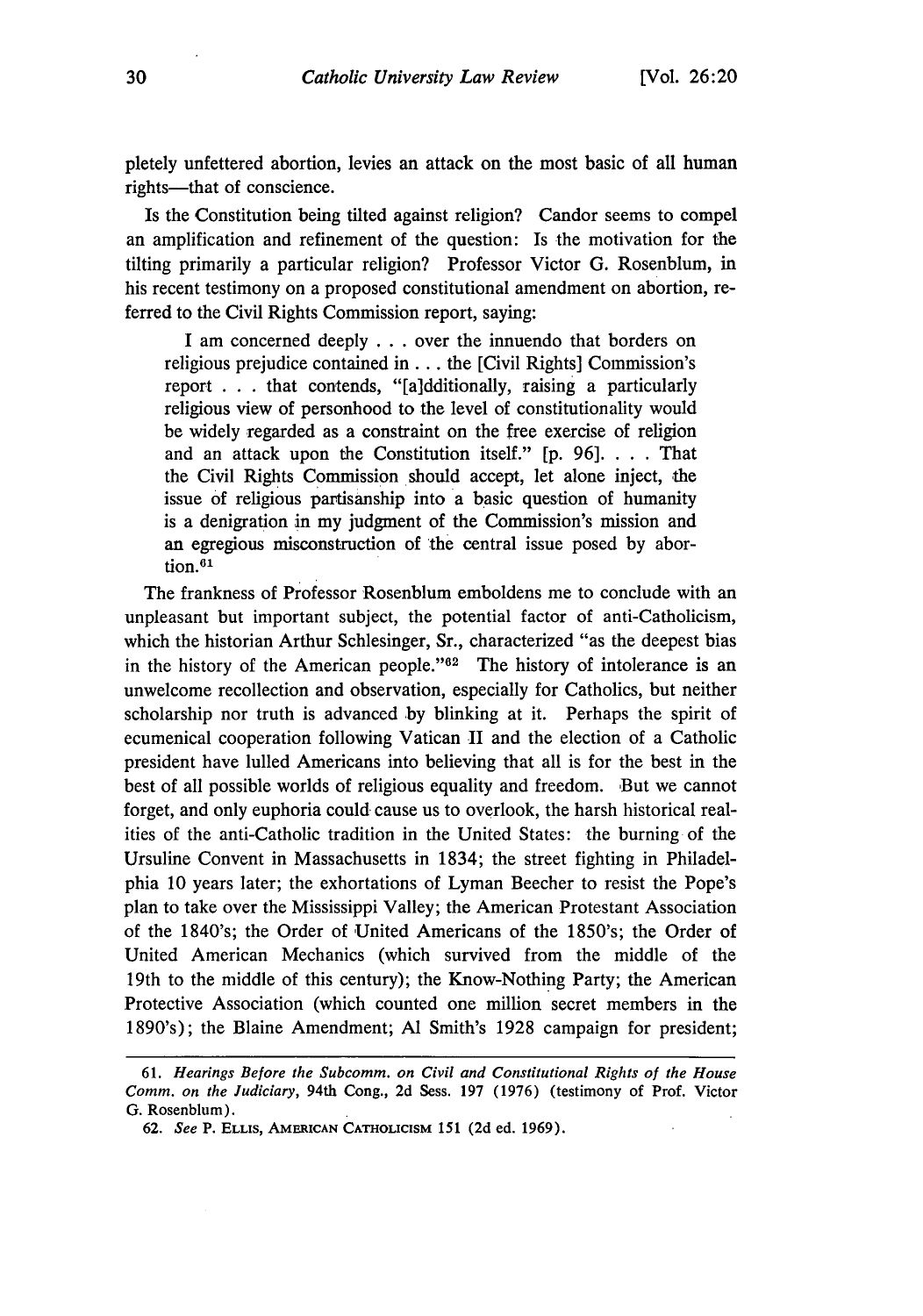President Truman's frustrated attempts to maintain a representative at the Vatican; and today's Americans United. <sup>63</sup>

Are strains of the historic American antagonism toward Catholicism at work in the movement to convince the public that abortion is "only a Catholic issue?" The new-found divisive doctrine, of course, arose in the context of cases involving aid to parochial school children or schools. A person must be careful lest his substantive predisposition on that issue becloud his appraisal of the Court's approach as to possible involvement of religious prejudice per se. Let us, therefore, in the interests of objectivity and fairness, turn from cases arguably involving the institutional church, to the Selective Service Act cases, which perhaps best fill the bill for present purposes.

The 1940 Selective Service Act exempted those who "by reason of religious training and belief" were opposed to participation in war.64 Cases split over exemption claims which cited the promptings of an "inward mentor."<sup>65</sup> In 1948, Congress sought to resolve the problem by exempting claims based on a belief in "a relation to a Supreme Being." $66$ 

In *United States v. Seeger*,<sup>67</sup> the Court confronted the possibility that the 1948 Act unconstitutionally established religion by insisting on a belief in a relation to a Supreme Being. Defendant Seeger would only say that he preferred to leave the question of such belief open. The Court avoided the confrontation by a striking verbal pirouette:

We believe that under this construction, the test of belief "in a relation to a Supreme Being" is whether a given belief that is sincere and meaningful occupies a place in the life of its possessor parallel to that filled by the orthodox belief in God of one who clearly qualifies for the exemption.<sup>68</sup>

In *Welsh v. United States,69* the Court heard a defendant who refused to claim any religious belief. He prevailed because, according to Justice Black writing for the Court, his belief that taking life was morally wrong was held with a fervor equal to that of traditional religious convictions, and section  $6(j)$  of the Act required no more.<sup>70</sup>

One year after *Welsh,* Negre, a Catholic with the religious obligation to

- 69. 398 U.S. 333 (1970).
- **70.** *id.* at 343-44.

**<sup>63.</sup>** *See generally* **MORGAN, THE SUPREME COURT AND** RELIGION 46-52 **(1972).**

<sup>64.</sup> Act of September 16, 1940, ch. 720, § 5(g), 54 Stat. 889. (current version at 50 U.S.C. § 456(j) (1970)).

*<sup>65.</sup> Compare* Berman v. United States, 156 F.2d **377** (9th Cir. 1946), *with* United States v. Kauten, 133 F.2d 703 (2d Cir. 1943).

<sup>66.</sup> Act of June 24, 1948, ch. 625, § 6(j), 62 Stat. 612-13.

<sup>67. 380</sup> U.S. 163 (1965).

<sup>68.</sup> *Id.* at 165-66.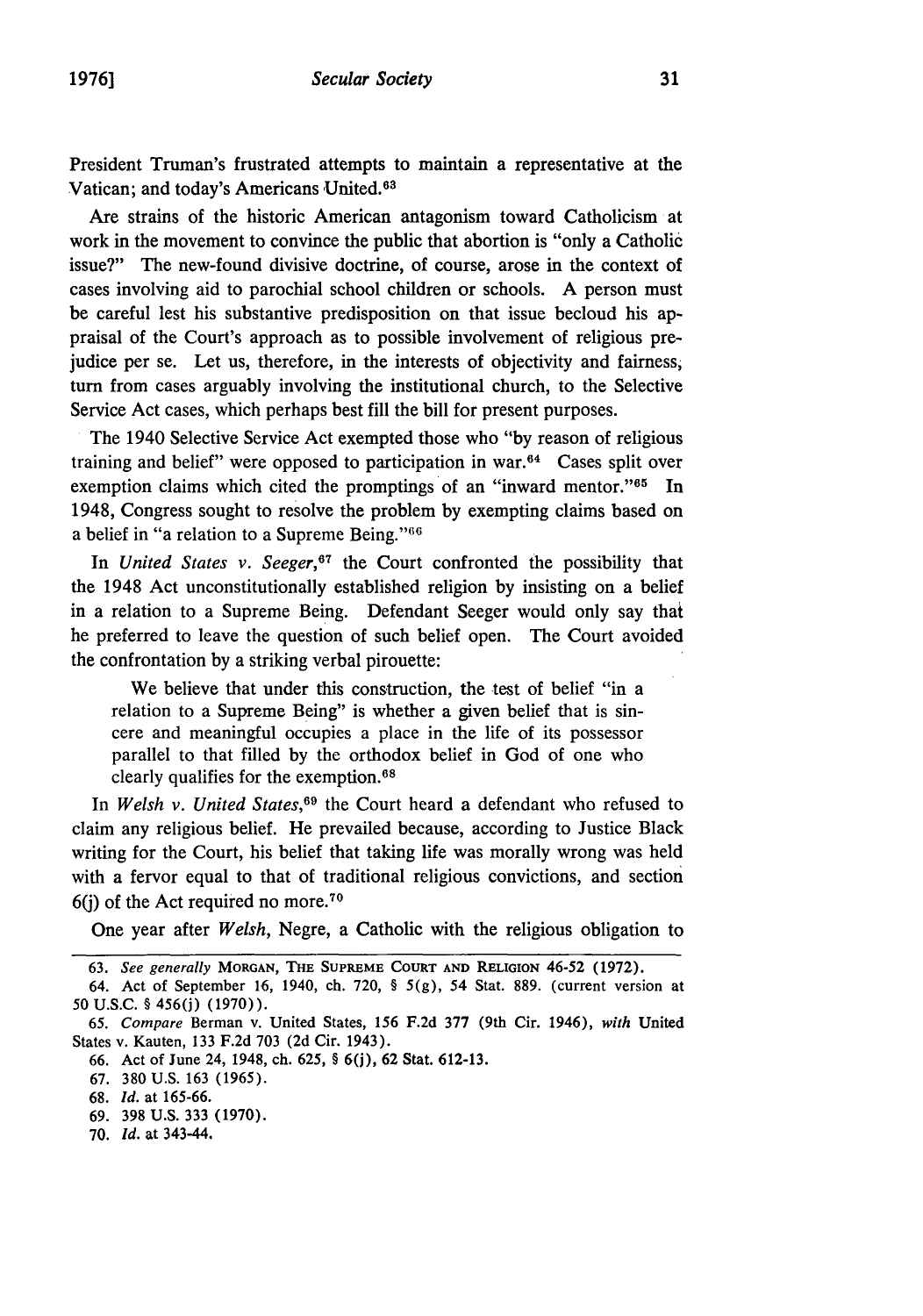distinguish between "just" and "unjust" war and who conscientiously opposed the Vietnam conflict as unjust, might well have approached the Court with confidence. 71 The Court had held in *Sherbert v. Verner72* that a Sabbatarian had a first amendment right to participate in a state's unemployment insurance program even though she refused for religious reasons to adhere to the state's requirement that she be willing to work on Saturday in order to participate. Furthermore, in *Sicurella v. United States,73* a Jehovah's Witness who opposed participation in secular wars was held to possess the requisite conscientious scruples concerning war, although he was not opposed to participation in a "theocratic" war commanded by Jehovah. <sup>74</sup>

But Negre lost his case; the Court's expansive interpretation of eligibility for draft exemption suddenly became restrictive. He lost because the affirmative purposes underlying conscientious draft exemption were perceived by the Court to be neutral and secular, and the Court felt that valid neutral reasons existed for limiting the exemption to objectors to all wars. 75 While the opinion is a valiant attempt to justify the newly reached strict constructionist mood (it must be acknowledged that on the same day a humanist objector to particular war was also turned down), the result was too much for Justice Douglas, the lone dissenter.<sup>76</sup> Perhaps the real truth is that those charged with raising armies feel that they simply cannot afford to tolerate individual objection to particular wars. But the fact remains that the Court, which had rescued conscientious draft exemption from unconstitutionality by equating belief in God with "sincere and meaningful" nonbelief, refused to acknowledge one of the most venerable and philosophically based of all pacifist traditions, that which distinguishes between just and unjust wars.

I have referred to the late Justice Black as the dominant influence in formulation and effectuation of the "no aid to religion" interpretation of the first amendment. He was one of the ablest legal technicians and shrewdest tacticians ever to sit on the Supreme Court. We are now told by his son, Hugo Black, Jr., in his book about his father:

The Ku Klux Klan and Daddy, so far as I could tell only had one thing in common. He suspected the Catholic Church. He used to read all of Paul Blanshard's books exposing power abuse in the Catholic Church. He thought the popes and bishops had too much power and property **.... 77**

72. 374 U.S. **398** (1963). 73. 348 U.S. 385 (1955).

<sup>71.</sup> *See* Negre v. Larson, decided with Gillette v. United States, 401 U.S. 437, 440-41 (1971).

<sup>74.</sup> *See also* Clay v. United States, 403 U.S. 698 (1971).

<sup>75. 401</sup> U.S. at 453.

<sup>76.</sup> *Id.* at 470.

**<sup>77.</sup>** H. **BLACK, JR., My FATHER:** A **REMEMBRANCE** 104 **(1975).**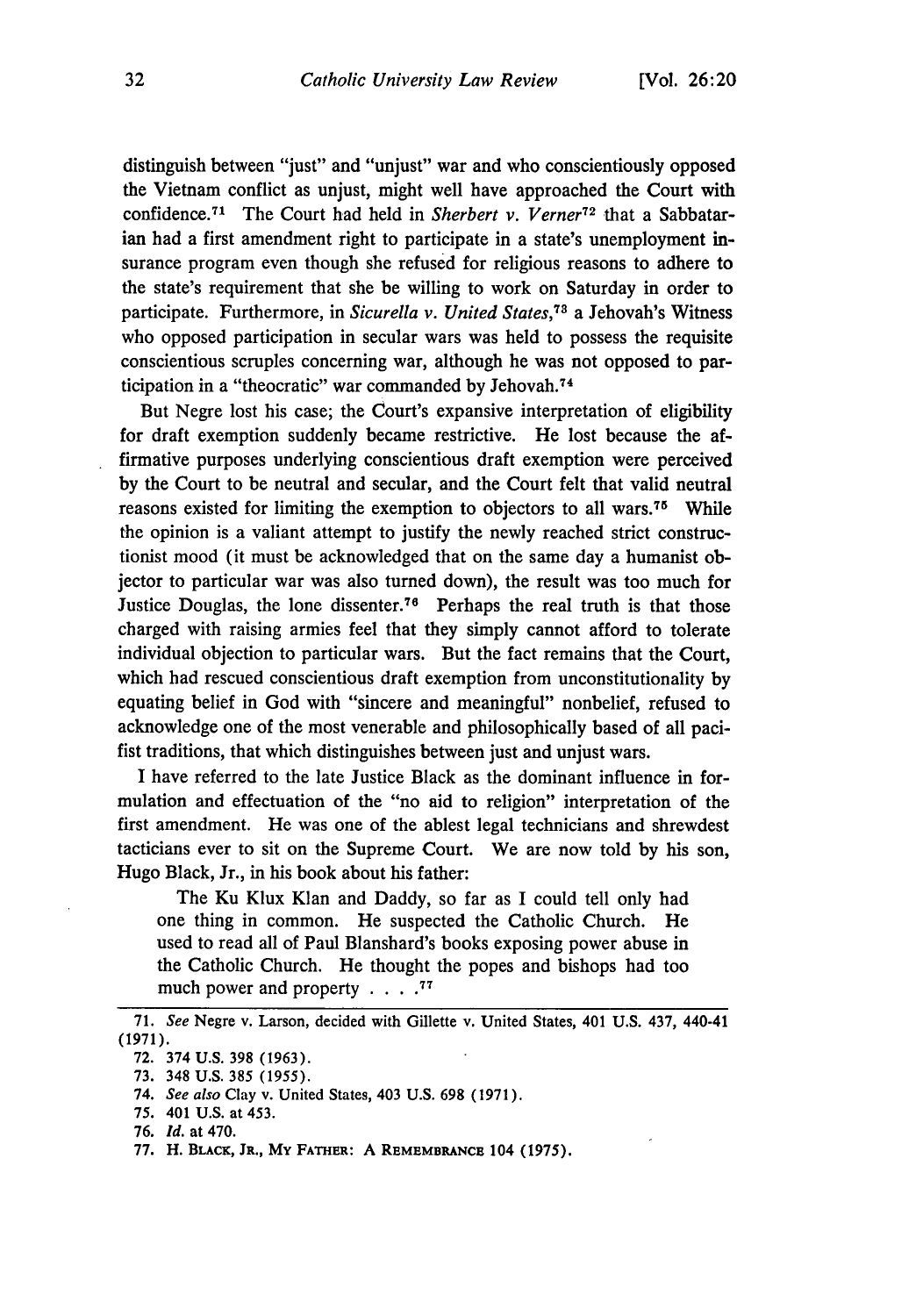We may have to await a definitive biography of the master craftsman of modem establishment clause teaching to appreciate whether, and to what extent, anti-Catholic bias motivated his "no aid to religion" philosophy.

In this Bicentennial Year we intuitively feel that our Constitution means many things. It is a classic apportionment between local and national, between state and federal, concerns. It contains perhaps mankind's loftiest statement of the ideal of liberty---the Bill of Rights. Most important of all, it has operated as a great bill of peace between widely divergent peoples from coast to coast, conservative to liberal, humanist to religious. As Justice Holmes said in his classic and now vindicated dissent in *Lochner v. New York:TS* **"[A** Constitution] is made for people of fundamentally differing views **.**

We are in jeopardy of ignoring the motivation for the tilt against religion, but an examination of that motivation must await another time. It is selfevident, however, that we sadly depart from the realities of human psychology and mistake ourselves if we assume that Justices are exempt from the hubris that prompted the warning that all power corrupts, and absolute power corrupts absolutely.

But let us not, like mischievous children, seek to cast all responsibility onto the shoulders of others. A distinguished judge asked me not long ago, referring to some of the decisions I have discussed here, if I thought the Court would have trended the way it has if the strength of religious conviction had not first failed in the hearts and minds of the people? To the extent this is a valid inquiry, it revives the master observer Shakespeare's trenchant perception, which can be paraphrased: "The fault, dear fellow citizen, lies not in our Justices, but in ourselves." For example, why does Congress remain inert in the light of the glaring judicial error of *Roe and Doe,* except that we ourselves are passive?

People of religious conviction today often seem quite timid about asserting their legitimate role in the formulation of their country's public philosophy. Of course we all know and acknowledge that the first amendment precludes, and rightly so, preference for any religious denomination. But is there not a core of common religious understanding at the heart of American institutions--are we not in fact, as once proclaimed, "[a] religious people whose institutions presuppose a Supreme Being?" Is there not something of a common denominator that sometimes is identified as America's civil religion? To illustrate this question, I choose the words of no theologian or churchman, but of Benjamin Franklin, commonly regarded as among the least Christian of the founders. Yet he said:

**<sup>78. 198</sup> U.S.** 45, **76 (1905).**